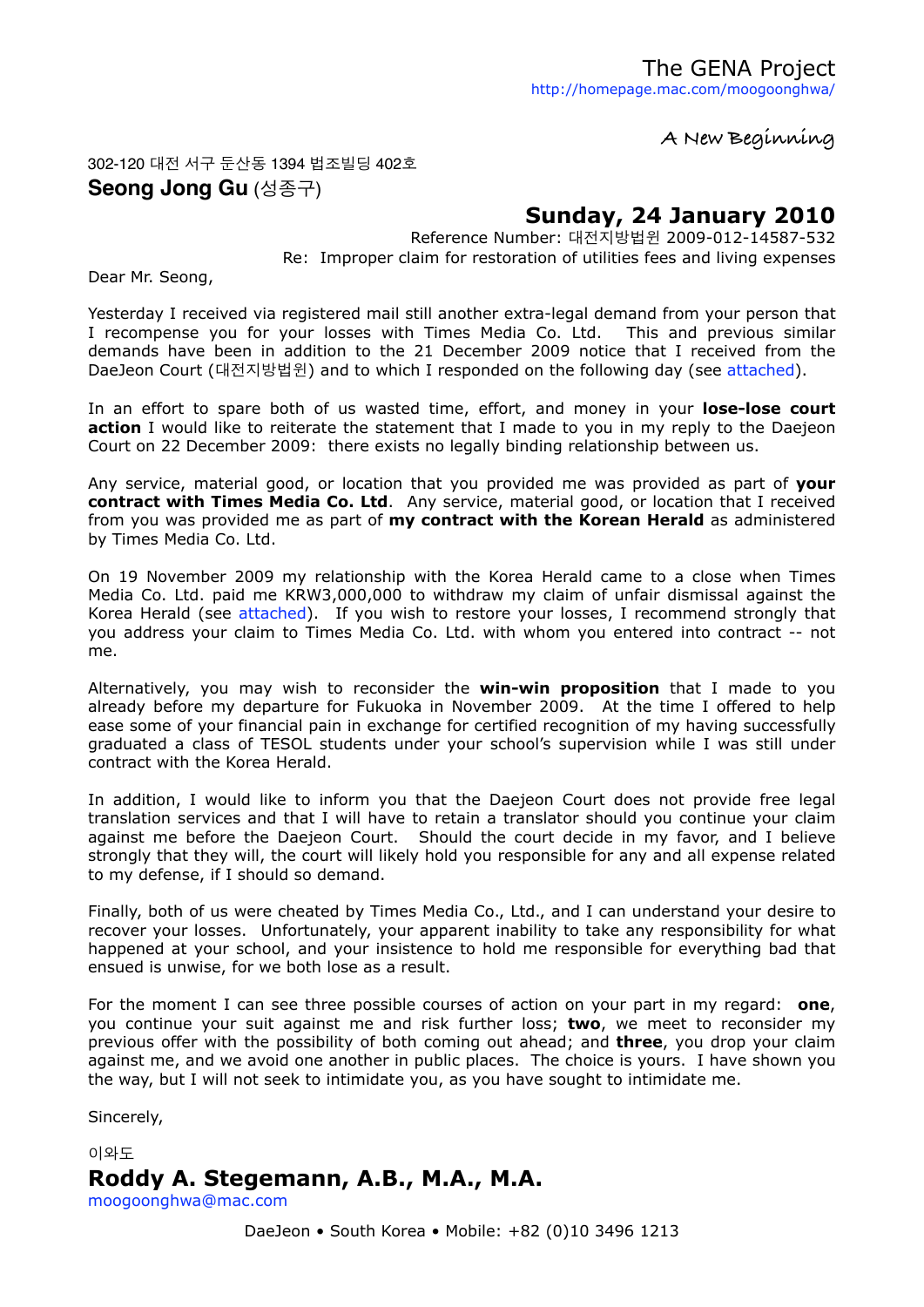**A New Beginning**

# Translation of 10/01/24 Letter to Seong Jong Gu

Copy provided by Li Lang at the request of the author for presentation in court on 6 April 2010

302-120 대전 서구 둔산동 1394 법조빌딩 402호 성종구

> 2010년 1월 24일 일요일 참조 번호: 대전비방 법원 2009-012-13587-532 제목: 공과금 및 생활비 반환 소송에 대한 부당함.

친애하는 성종구님,

어제 나는 당신쪽 사람으로부터 타임 미디아와 관련하여 당신이 입은 손실을 보상하라는 또 다른 법적 요청을 등기우편으로 통지 받았습니다. 이번뿐 아니라 2009년 12월 21일 대전지방법원으로부터 받은 통지와 다음의 첨부한 서류의 기재된 날짜에 제가 응답한 것 등 이전에도 유사한 요구가 있었습니다. (첨부 서류 참조)

당신이 재판에서 짐으로써 입게 될 손실, 양쪽 모두 소모할 헛된 시간, 노력, 돈보다는, 나는 다음의 진술을 되 풀이 하고자 합니다. 2009년 12월 22일 대전 법정에서 내가 회답했던 진술 즉 ʻ우리 둘 사이의 관계는 더 이상 의 법정 구속력이 없습니다.' 라는 진술입니다.

어떠한 용역, 상품 또는 숙소 등 당신이 내게 제공한 것은 당신이 타임 미디어와 맺은 계약의 일부로써 제공한 것입니다. 어떠한 용역, 상품 또는 숙소 등 내가 당신으로부터 제공받은 것은 내가 타임 미디어로부터 관리받 는 코리아 헤럴드와 맺은 계약의 일부로써 제공받은 것입니다.

2009년 11월 19일 나와 코리아 헤럴드와의 관계는 코리아 헤럴드에 대한 저의 부당해고 건을 철회하는 대가 로 타임 미디아가 3,000,000원을 지급하면서 나아졌습니다(첨부자료 참조). 만약 당신이 손실을 만회하고자 한다면, 내가 아니라 당신이 계약을 맺은 타임 미디아 측에 요청할 것을 강력히 권고합니다.

대안으로써, 2009년 11월 내가 후쿠오카로 출발하기 전에 이미 당신에게 제시한 윈-윈 제안을 다시 고려해 볼 수도 있습니다. 그 당시 나는 내가 코리아 헤럴드와 계약상태에 있는 동안 당신 학교의 감독하에 테솔 수업을 성공적으로 졸업하고 그 대신 당신의 재정적 부담을 덜어주기 위한 방법을 제안 했습니다.

첨언하건데, 대전법정은 무료 통번역 서비스를 제공하지 않음으로 나는 당신의 소송에 대응하기 위해서, 자비 로 통번역 서비스를 받아야 합니다. 법정은 나에게 호의적 이여야 하며, 그럴 것이라고 확신합니다. 법정은 만 약 내가 요구한다면 내가 법적 대응에 소요된 비용을 당신에게 물을 가능성이 큽니다.

결국, 우리 둘 다 타임 미디아에게 속임을 당했습니다. 또한 당신이 손해를 입은 것에 대해 보상받기를 원한다 는 것을 이해합니다. 불행히도, 당신의 학교에서 발생한 것에 대한 책임을 감당할 능력이 당신에게는 없으며, 그리고 관련한 모든 부작용에 대해 내게 책임을 묻는 당신의 주장은 지혜롭지 못합니다.

우선은 나와 관련된 당신 쪽의 3가지 가능한 조치가 있을 수 있습니다. 하나, 미래의 또 다른 손실을 감수할지 도 모르는 위험을 무릅쓰고도 나를 상대로 소송을 지속하는 것입니다. 둘, 양쪽 모두에게 이득인 이전에 내가 제시한 제안을 재고하는 것입니다. 셋, 나를 상대로 한 소송을 철회하고 공공장소에서 서로 마주치는 것을 피 하는 것입니다.

당신에게 해결책을 제시했으니 선택은 당신이 하십시오. 당신이 과거에 나를 위협하려 했던 것처럼 당신을 위 협하려는 의도는 없습니다.

라디 스테이그만.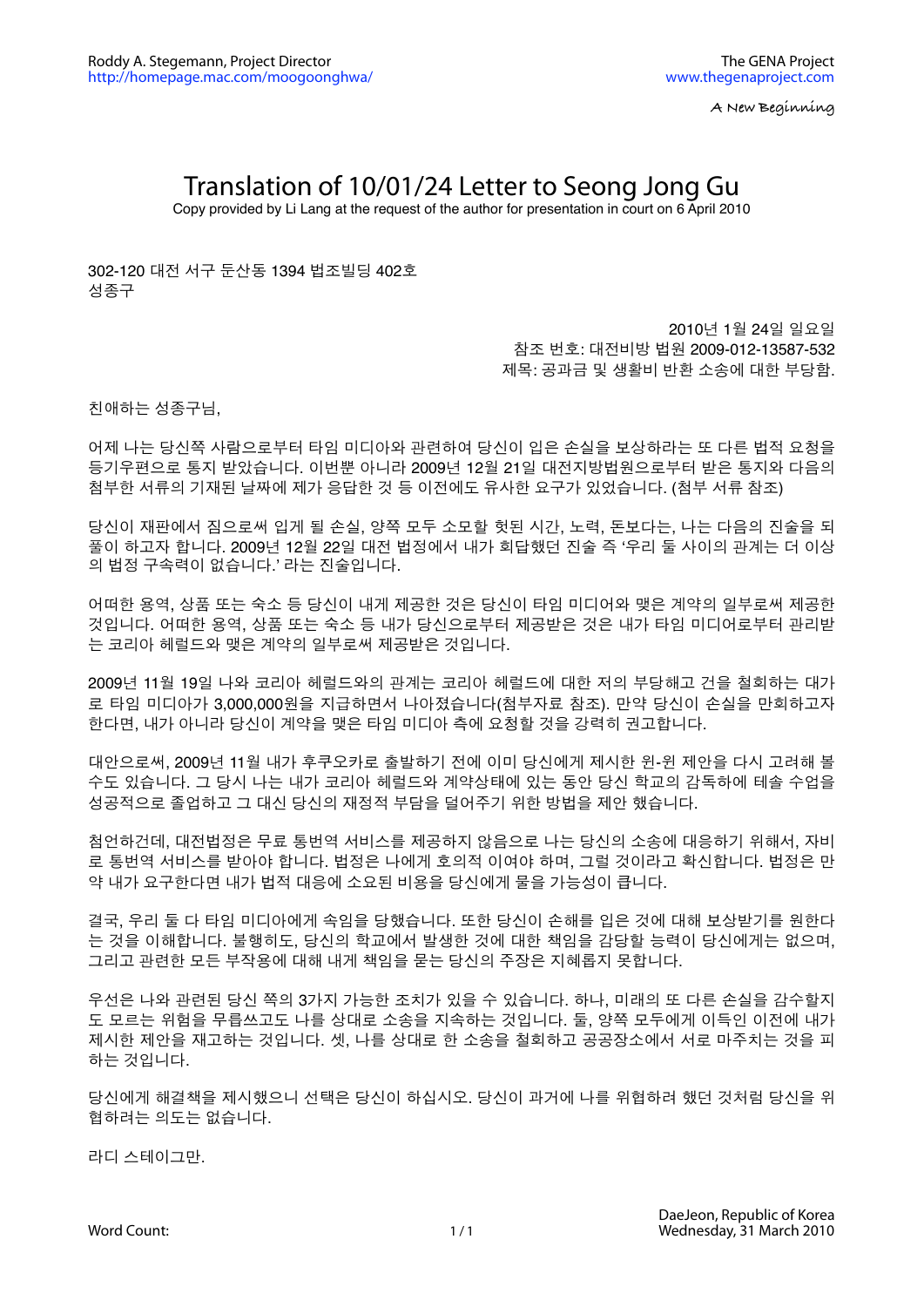# 단 보 서

2009 21 14587

- 刘云4 一 包含子
- 채무자 라디스테그먼

 $4 + 8 -$ 

There exist no legally binding relationship setween the deinant and me.

24324 성종구 4124 처음2인 저 라디스터그는 사이에 物之子 前生地 两时出现生之 21 至2402 않습니다. (번역 - 조정의)



2009년 이2월 22일 STAGEMANN RA